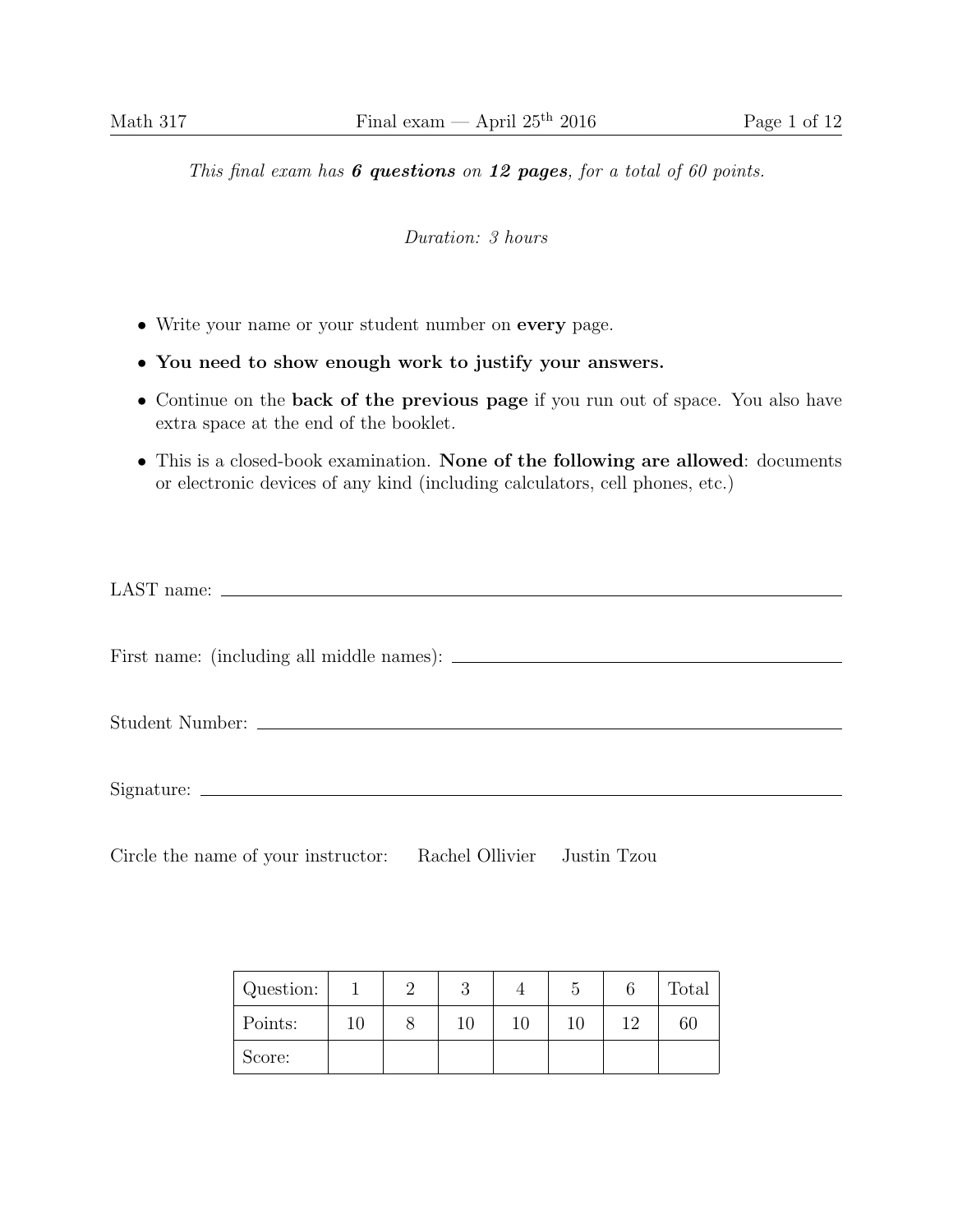We recall that for a vector field  $\mathbf{F}$  in  $\mathbb{R}^3$ , we have:

$$
\mathbf{curl}(\mathbf{F}) = \nabla \times \mathbf{F}
$$

$$
\mathrm{div}(\mathbf{F}) = \nabla \cdot \mathbf{F}.
$$

The unit tangent vector  $\mathbf{T}(t)$ , principal unit normal vector  $\mathbf{N}(t)$ , binormal vector  $\mathbf{B}(t)$ , and curvature  $\kappa(t)$ , of a curve in  $\mathbb{R}^3$  parameterized by  $\mathbf{r}(t)$  are given by

$$
\mathbf{T}(t) = \frac{\mathbf{r}'(t)}{|\mathbf{r}'(t)|}, \qquad \mathbf{N}(t) = \frac{\mathbf{T}'(t)}{|\mathbf{T}'(t)|}, \qquad \mathbf{B}(t) = \mathbf{T}(t) \times \mathbf{N}(t)
$$

$$
\kappa(t) = \frac{|\mathbf{T}'(t)|}{|\mathbf{r}'(t)|} = \frac{|\mathbf{r}'(t) \times \mathbf{r}''(t)|}{|\mathbf{r}'(t)|^3}.
$$

The volume of a sphere with radius  $a$  is 4 3  $\pi a^3$ .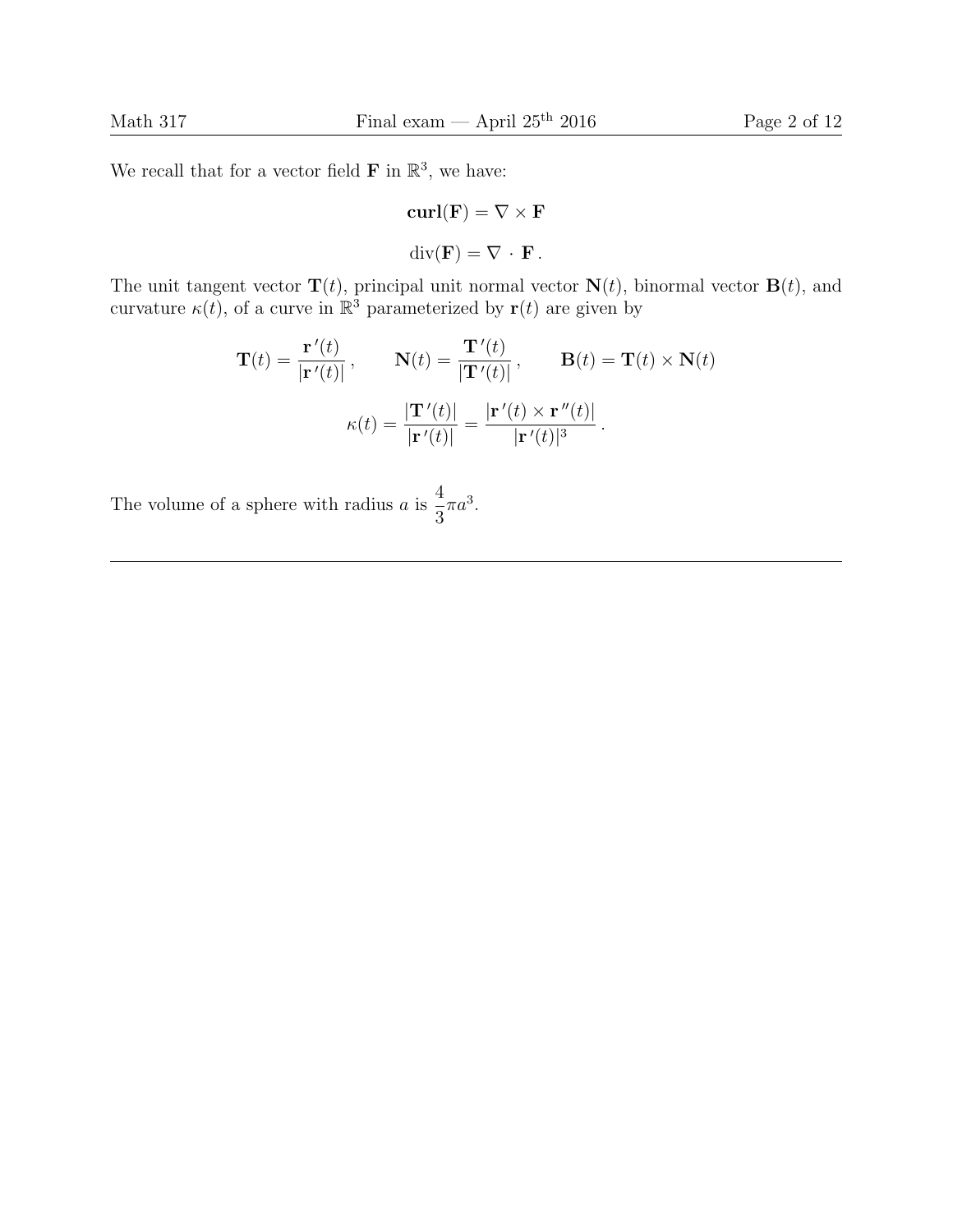- 1. Consider the closed region enclosed by the curves  $y = x^2 + 4x + 4$  and  $y = 4 x^2$ . Let  $C$  be its boundary and suppose that  $C$  is oriented counter-clockwise.
- 2 marks (a) Draw the **oriented** curve C carefully in the  $x y$ -plane.
- 8 marks (b) Determine the value of

$$
\oint_C xy\,dx + (e^y + x^2)\,dy.
$$

Hint: do not compute the integral directly.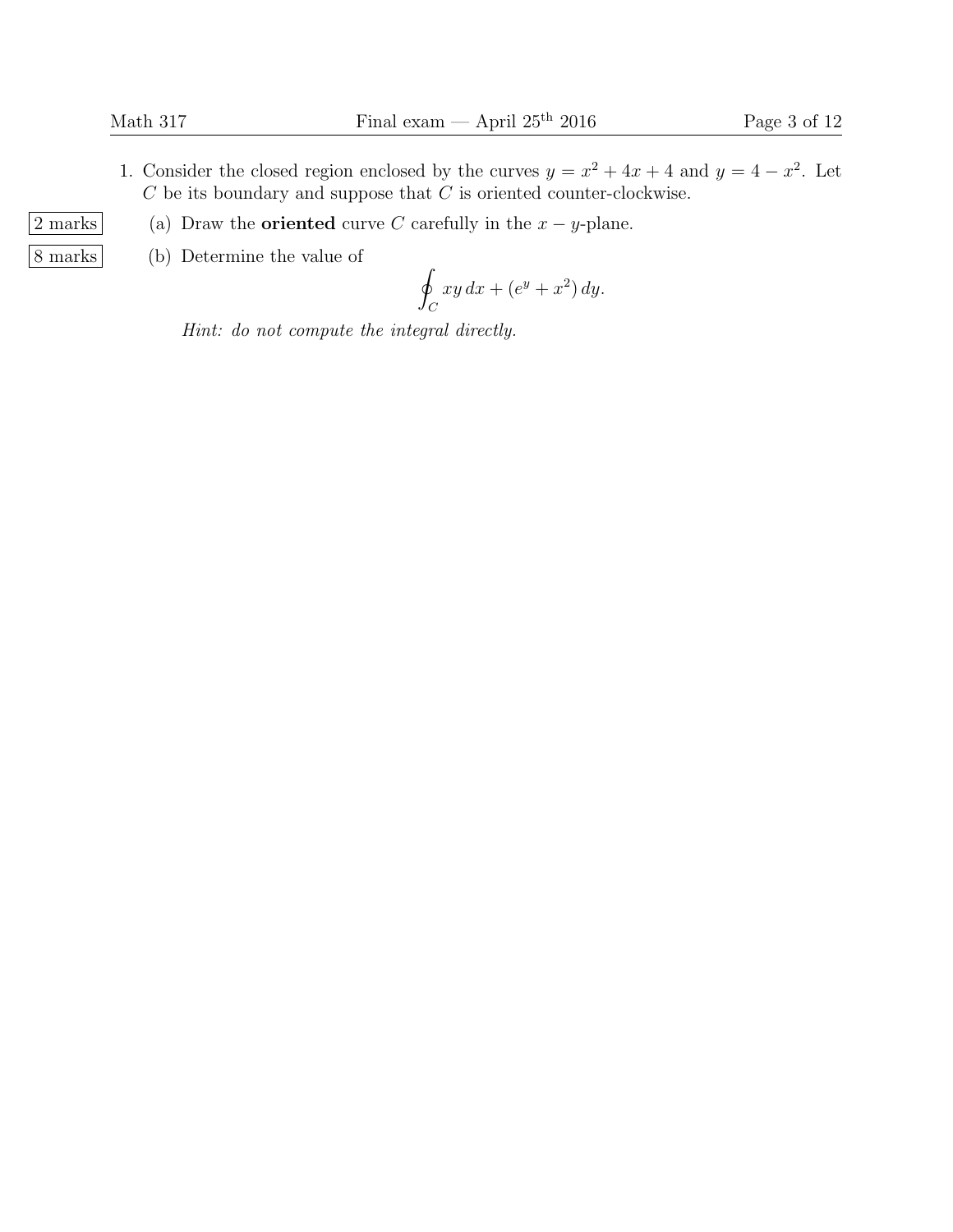- 2. Consider the vector field  $\mathbf{F}(x, y, z) = \langle \cos x, 2 + \sin y, e^z \rangle$ .
- 
- $\vert 1$  mark  $\vert$  (a) Compute the curl of **F**.
- 1 mark (b) Is there a function f such that  $\mathbf{F} = \nabla f$ ? Justify your answer.
- 6 marks (c) Compute the integral of **F** along the curve C parametrized by  $\mathbf{r}(t) = \langle t, \cos t, \sin t \rangle$ with  $0 \le t \le 3\pi$ .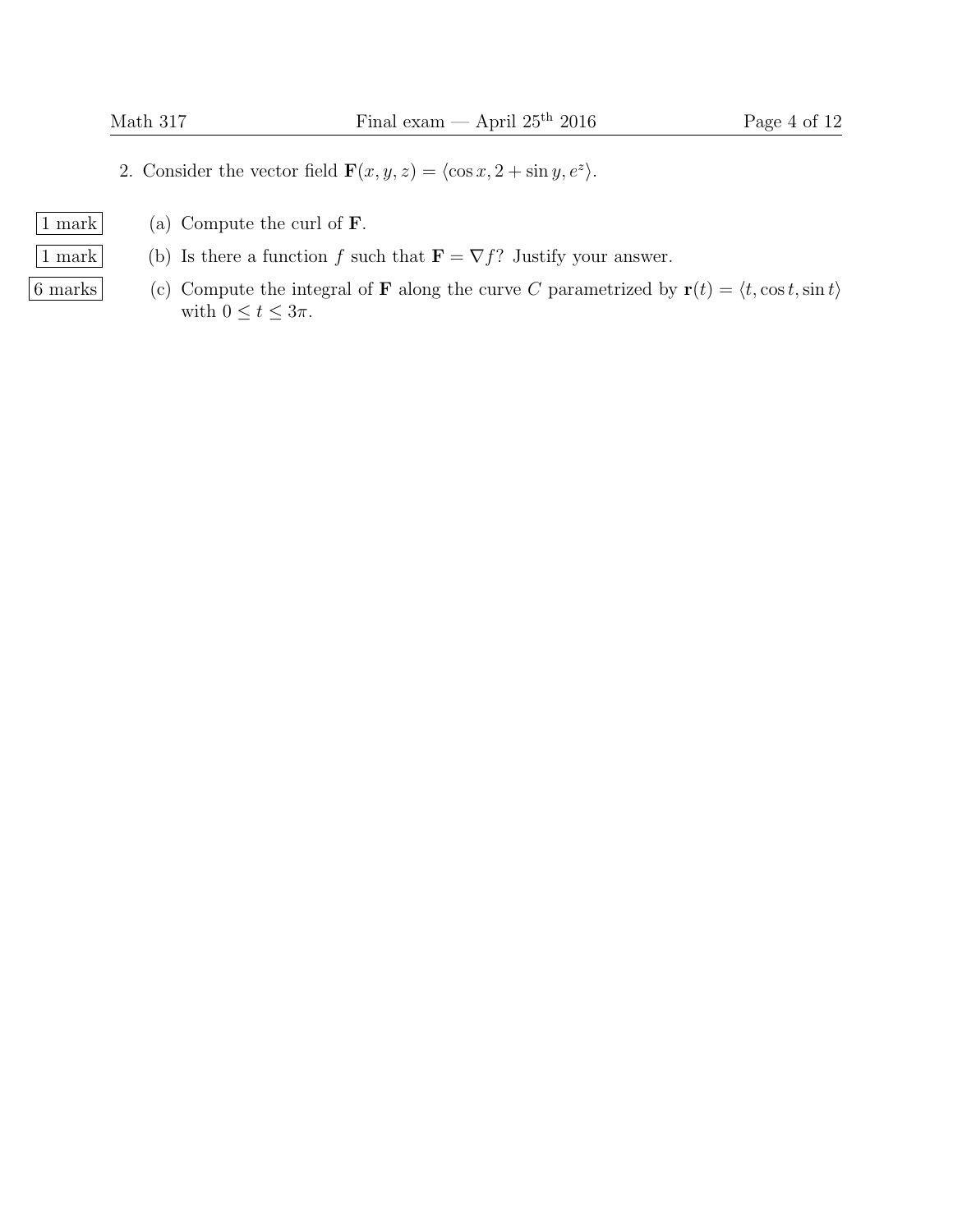- 3. Let S be the sphere of radius 3, centered at the origin and with outward orientation. Given the vector field  $\mathbf{F}(x, y, z) = \langle 0, 0, x + z \rangle$ :
- 7 marks (a) Calculate (using the definition) the flux of  $\bf{F}$  through  $S$

$$
\iint_{S} \mathbf{F} \cdot d\mathbf{S}.
$$

That is, compute the flux by evaluating the surface integral directly.

Hint: if you give a parametrization  $\mathbf{r}(\theta, \phi)$  of the sphere using the usual  $\theta, \phi$  of the spherical coordinates, then  $\mathbf{r}_{\theta} \times \mathbf{r}_{\phi}$  and  $\mathbf{r}_{\phi} \times \mathbf{r}_{\theta}$  both give a vector of the form  $\alpha(\phi)$ **r**( $\theta$ ,  $\phi$ ) for some function  $\alpha(\phi)$ . Determining which one to use is important in the calculation above. Here,  $\phi$  is the angle measured from the positive z-axis.

3 marks (b) Calculate the same flux using the divergence theorem.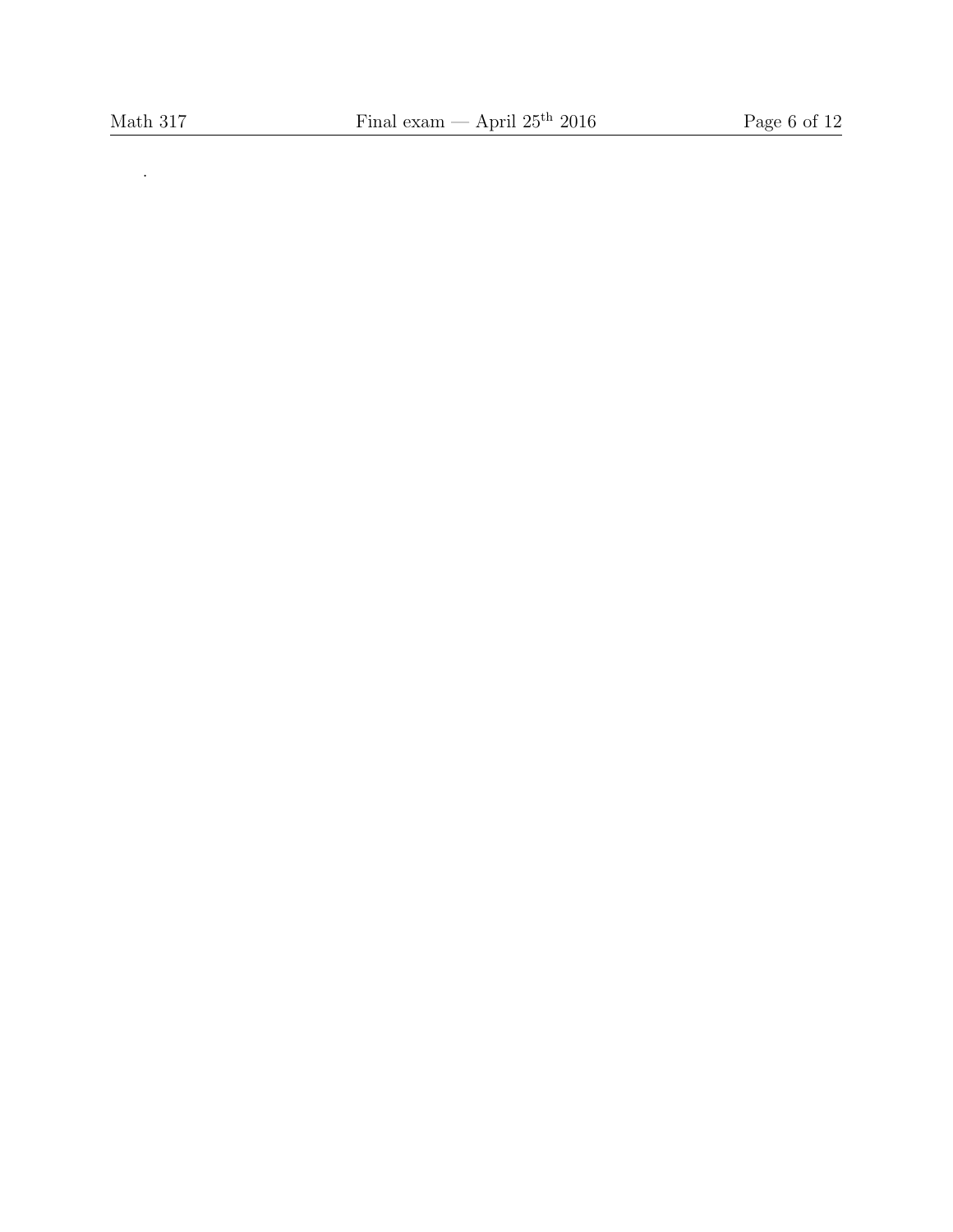4. We consider the cone with equation  $z = \sqrt{x^2 + y^2}$ . Note that its tip, or vertex, is located at the origin  $(0, 0, 0)$ . The cone is oriented in such a way that the normal vectors point downwards (and away from the z axis). In the parts below, both  $S_1$  and  $S_2$  are oriented this way.

Let  $\mathbf{F} = \langle -zy, zx, xy \cos(yz) \rangle.$ 

 $|5 \text{ marks}|$  (a) Let  $S_1$  be the part of the cone that lies between the planes  $z = 0$  and  $z = 4$ . Note that  $S_1$  does not include any part of the plane  $z = 4$ . Use Stokes' theorem to determine the value of

$$
\iint_{S_1} \nabla \times \mathbf{F} \cdot d\mathbf{S}.
$$

Make a sketch indicating the orientations of  $S_1$  and of the contour(s) of integration.

 $\vert 5 \text{ marks} \vert$  (b) Let  $S_2$  be the part of the cone that lies below the plane  $z = 4$  and above  $z = 1$ . Note that  $S_2$  does not include any part of the planes  $z = 1$  and  $z = 4$ . Determine the flux of  $\nabla \times \mathbf{F}$  across  $S_2$ . Justify your answer, including a sketch indicating the orientations of  $S_2$  and of the contour(s) of integration.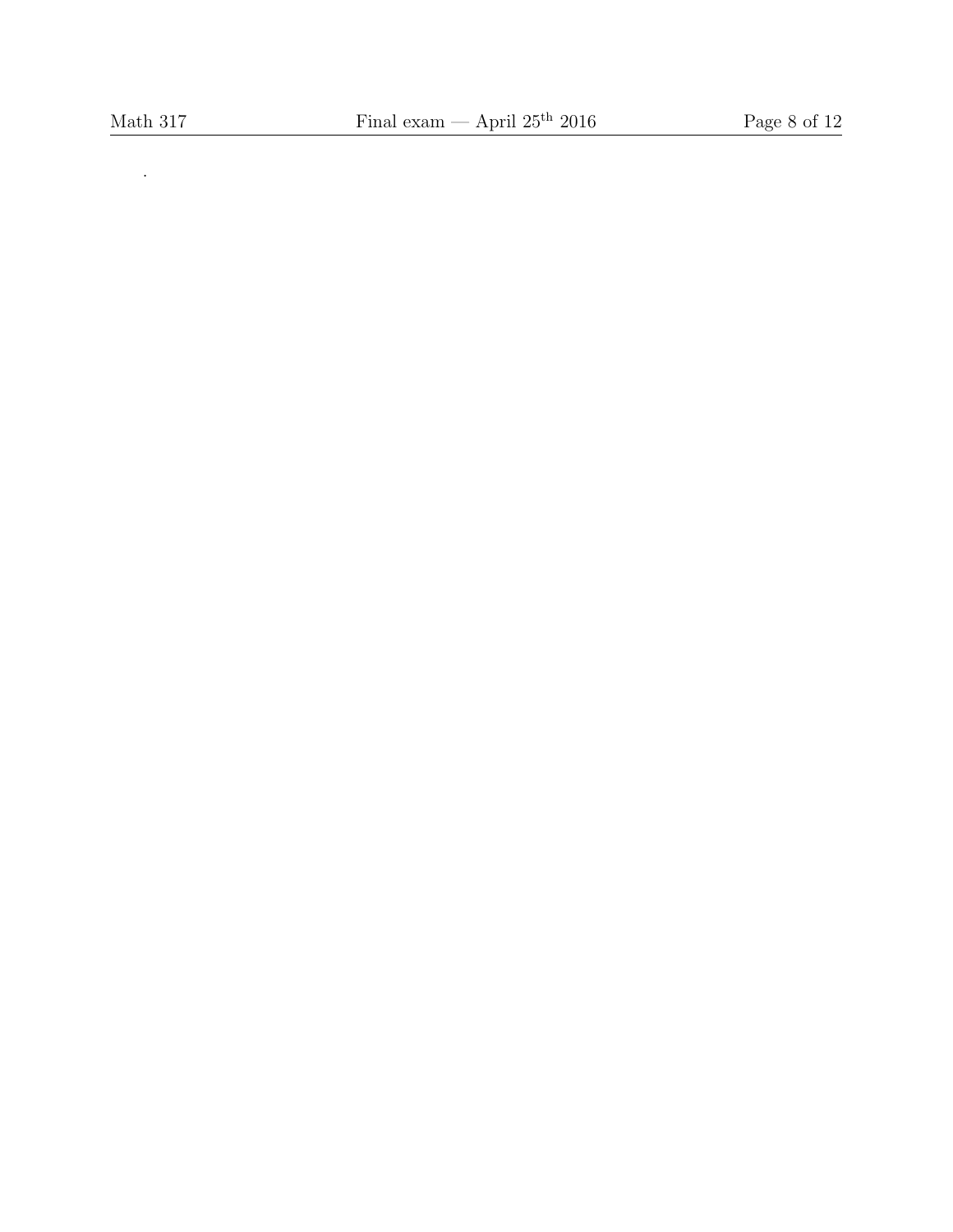|10 marks | 5. Consider the cube of side length 1 that lies entirely in the first octant  $(x \ge 0, y \ge 0, z \ge 0)$ with one corner at the origin and another corner at point  $(1, 1, 1)$ . As such, one face lies in the plane  $x = 0$ , one lies in the plane  $y = 0$ , and another lies in the plane  $z = 0$ . The other three faces lie in the planes  $x = 1$ ,  $y = 1$ , and  $z = 1$ .

> Denote  $S$  as the open surface that consists of the union of the 5 faces of the cube that do not lie in the plane  $z = 0$ . The surface S is oriented in such a way that the unit normal vectors point outwards (that is, the orientation of S is such that the unit normal vectors on the top face point towards positive z-directions). Determine the value of

$$
I = \iint_S \mathbf{F} \cdot d\mathbf{S},
$$

where  $\bf{F}$  is the vector field given by

$$
\mathbf{F} = \langle y \cos(y^2) + z - 1, \, \frac{z}{x+1} + 1 \, , \, x y e^{z^2} \rangle \, .
$$

Hint: do not compute the integral directly. .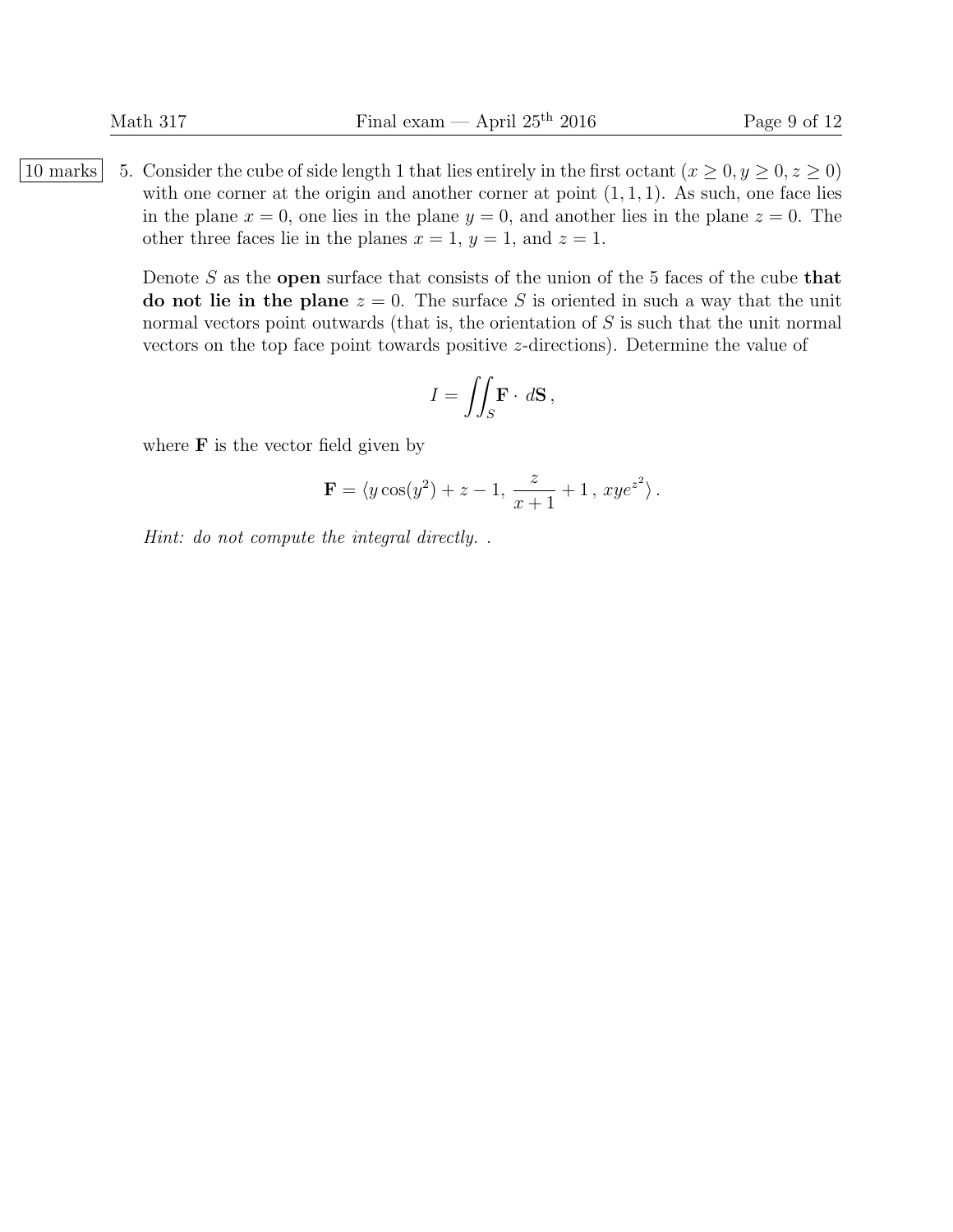6. Consider the curve  $C$  in 3 dimensions given by

$$
\mathbf{r}(t) = 2t\mathbf{i} + t^2\mathbf{j} + \sqrt{3}t^2\mathbf{k}
$$

for  $t \in \mathbb{R}$ .

- 1 mark (a) Compute the unit tangent vector  $\mathbf{T}(t)$ . It will be a vector of the form  $\mathbf{T}(t) = \frac{\langle 1, at, bt \rangle}{\langle 1, \dots \rangle}$  $\frac{1}{1+4t^2}$  where a and b are nonzero constant real numbers.
- 1 mark (b) Compute the unit normal vector  $N(t)$ . It will be a vector of the form  $\mathbf{N}(t) = \frac{\langle -4t, \alpha, \beta \rangle}{\gamma$ 2 √  $\frac{1}{1+4t^2}$  where  $\alpha$  and  $\beta$  are nonzero constant real numbers.
- 

1 mark (c) Show that the binormal vector B to this curve does not depend on t and is one of the following vectors:

$$
\textcircled{1}\begin{pmatrix}1/2\\-\sqrt{3}/2\\0\end{pmatrix}\quad \textcircled{2}\begin{pmatrix}0\\ \sqrt{3}/2\\1/2\end{pmatrix}\quad \textcircled{3}\begin{pmatrix}0\\-\sqrt{3}/2\\1/2\end{pmatrix}\quad \textcircled{4}\begin{pmatrix}0\\-1/2\\ \sqrt{3}/2\end{pmatrix}.
$$

This implies that C is a plane curve.

- 2 marks (d) According to your choice of vector  $(1)$   $(2)$   $(3)$  or  $(4)$ , give the equation of the plane containing C. You can get credit for this question even if your choice of vector is wrong.
- 1 mark (e) Compute the curvature  $\kappa(t)$  of the curve. It will be a function of the form  $\kappa(t) = \frac{\gamma}{(1+t)^{1+\gamma}}$  $\frac{1}{(1+4t^2)^{3/2}}$ , where  $\gamma$  is a positive constant real number.
- 1 mark (f) Are there point(s) where the curvature is maximal? If yes, give the coordinates of the point(s). If no, justify your answer.
- 1 mark (g) Are there point(s) where the curvature is minimal? If yes, give the coordinates of the point(s). If no, justify your answer.
- 4 marks (h) Let

$$
\mathbf{u} := 2\mathbf{i}, \quad \mathbf{v} := \mathbf{j} + \sqrt{3}\mathbf{k}, \quad \mathbf{w} := -\sqrt{3}\mathbf{j} + \mathbf{k}.
$$

- i) Express  $\mathbf{i}, \mathbf{j}, \mathbf{k}$  in terms of  $\mathbf{u}, \mathbf{v}, \mathbf{w}$ .
- ii) Using i), write  $\mathbf{r}(t)$  in the form

$$
a(t)\mathbf{u} + b(t)\mathbf{v} + c(t)\mathbf{w}
$$

where  $a(t)$ ,  $b(t)$  and  $c(t)$  are functions you have to determine. You should find that one of these functions is zero.

- iii) Draw the curve given by  $\langle a(t), b(t) \rangle$  in the  $x y$ -plane.
- iv) Is the drawing consistent with parts (f) and (g)? Explain.